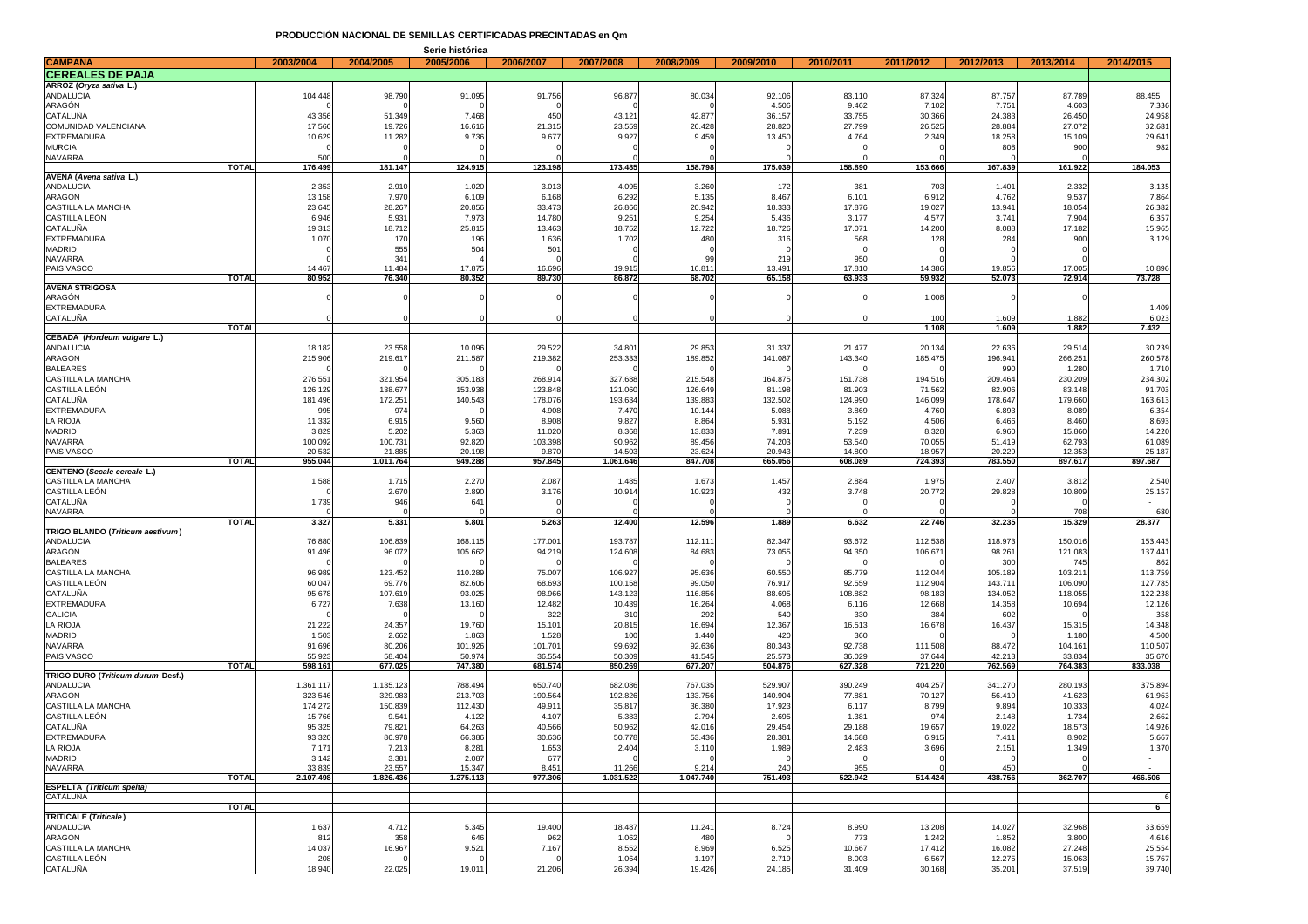| <b>EXTREMADURA</b>                                                                | 1.904            | 1.049            | 1.791            | 5.262            | 3.477            | 4.449            | 3.107            | 7.483            | 9.212            | 8.839            | 15.252           | 15.798           |
|-----------------------------------------------------------------------------------|------------------|------------------|------------------|------------------|------------------|------------------|------------------|------------------|------------------|------------------|------------------|------------------|
| LA RIOJA                                                                          |                  |                  |                  |                  |                  |                  | 176              | 224              | 560              | 916              | 756              | 630              |
| MADRID                                                                            | 418              | 632              | 250              | 434              |                  |                  |                  |                  | 250              |                  | 720              | 240              |
| NAVARRA                                                                           | 2.954            | 3.935            | 4.004            | 3.476            | 1.574            | 1.471            | 1.760            | 1.725            | 2.060            |                  | 1.417            | 3.069            |
| <b>TOTAL</b>                                                                      | 40.910           | 49.678           | 40.568           | 57.908           | 60.609           | 47.234           | 47.195           | 69.273           | 80.678           | 89.192           | 134.743          | 139.074          |
| <b>TOTAL CEREALES PAJA</b>                                                        | 3.962.391        | 3.827.721        | 3.223.417        | 2.892.824        | 3.276.802        | 2.859.985        | 2.210.706        | 2.057.088        | 2.278.168        | 2.327.823        | 2.411.497        | 2.629.901        |
| <b>MAIZ Y SORGO</b>                                                               |                  |                  |                  |                  |                  |                  |                  |                  |                  |                  |                  |                  |
| MAIZ HÍBRIDO y PARENTALES (Zea mays L.)                                           |                  |                  |                  |                  |                  |                  |                  |                  |                  |                  |                  |                  |
| ANDALUCIA                                                                         | 296              | 521              | 897              |                  | 716              | 19.944           | 11.404           |                  |                  | 4.065            | 5.169            | 6.270            |
| ARAGON                                                                            | 11.481           | 7.217            | 6.759            | 4.026            | 5.191            | 6.693            | 7.177            | 2.681            | 1.785            | 4.839            | 8.129            | 9.686            |
| CASTILLA LEÓN<br>CATALUÑA                                                         | 5.018<br>5.697   | 5.764            | 7.108            | 3.879            | 11.135           | 2.671            | 1.823<br>3.976   | 100              | 183              | 335<br>7.690     | 11.679           | 8.972            |
| <b>EXTREMADURA</b>                                                                |                  |                  |                  |                  |                  |                  |                  | 486              | 772              | 5.378            | 8.681            |                  |
| <b>PAÍS VASCO</b>                                                                 |                  |                  |                  |                  |                  |                  |                  |                  |                  |                  |                  |                  |
| NAVARRA                                                                           | 1.088            | 1.153            | 952              | 1.207            | 851              | 4.190            | 6.858            | 10.500           | 12.206           | 14.522           | 12.958           | 9.849            |
| <b>TOTAL</b>                                                                      | 23.580           | 14.655           | 15.716           | 9.112            | 17.896           | 33.504           | 31.237           | 13.767           | 14.948           | 36.829           | 46.615           | 34.784           |
| SORGO, PASTO Y SORGOXPASTO DEL SUDAN HÍBRIDO GRANO (Sorghum bicolor)<br>ANDALUCIA | 467              | 233              | 283              |                  |                  | 56               | 879              | 1.287            | 2.460            | 3.814            | 2.670            | 1.275            |
| CASTILLA LEÓN                                                                     | 128              |                  |                  |                  |                  |                  |                  |                  |                  |                  |                  |                  |
| CATALUÑA                                                                          | 884              | 663              | 750              | 1.566            | 1.300            | 415              | 918              | 1.826            | <b>Q</b>         | 1053             | 854,25           | 1.671            |
| <b>TOTAL</b>                                                                      | 1.479            | 896              | 1.033            | 1.566            | 1.300            | 471              | 1.801            | 3.113            | 2.549            | 4.867            | 3.524            | 2.946            |
| <b>TOTAL MAÍZ Y SORGO</b>                                                         | 25.059           | 15.551           | 16.749           | 10.678           | 19.196           | 33.975           | 33.038           | 16.880           | 17.497           | 41.696           | 50.140           | 37.730           |
| <b>GRAMINEAS FORRAJERAS</b>                                                       |                  |                  |                  |                  |                  |                  |                  |                  |                  |                  |                  |                  |
| FESTUCA ALTA (Festuca Arundinacea)                                                |                  |                  |                  |                  |                  |                  |                  |                  |                  |                  |                  |                  |
| ARAGON<br>CATALUÑA                                                                | 516<br>2.629     | 599<br>1.775     | 313<br>2.534     | 464<br>3.643     | 641<br>4.245     | 277<br>7.644     | 830<br>5.578     | 501<br>5.706     | 273<br>6.574     | 398<br>2.270     | 259<br>1.287     | 285<br>3.113     |
| EXTREMADURA                                                                       |                  |                  |                  | 17               | 14               |                  |                  |                  |                  |                  |                  |                  |
| <b>TOTAL</b>                                                                      | 3.154            | 2.377            | 2.847            | 4.123            | 4.900            | 7.927            | 6.407            | 6.207            | 6.852            | 2.670            | 1.546            | 3.398            |
| FESTUCA ROJA (Festuca Rubra I.)                                                   |                  |                  |                  |                  |                  |                  |                  |                  |                  |                  |                  |                  |
| CATALUÑA<br><b>TOTAL</b>                                                          |                  |                  |                  |                  |                  |                  |                  |                  |                  |                  |                  |                  |
| POA PRATENSE (Poa pratensis L.)                                                   |                  |                  | n                |                  |                  |                  | $\Omega$         | $\Omega$         |                  |                  |                  |                  |
| CATALUÑA                                                                          |                  |                  |                  | 63               |                  |                  |                  |                  |                  |                  |                  |                  |
| <b>TOTAL</b>                                                                      |                  |                  |                  | 63               |                  |                  |                  |                  |                  |                  |                  |                  |
| POA TRIVIALIS (Poa trivialis L.)                                                  |                  |                  |                  | 76               |                  |                  |                  |                  |                  |                  |                  |                  |
| CATALUÑA<br><b>TOTAL</b>                                                          |                  |                  |                  | 76               |                  |                  | $\Omega$         |                  |                  |                  |                  |                  |
| RAY-GRASS HÍBRIDO (Lolium x Boucheanvm Kunth)                                     |                  |                  |                  |                  |                  |                  |                  |                  |                  |                  |                  |                  |
| CATALUÑA                                                                          | 151              | 284              | 15'              | 58               |                  |                  | 164              | 248              |                  |                  | 400              | 140              |
| <b>TOTAL</b>                                                                      | 151              | 284              | 151              | 58               |                  | O                | 164              | 248              |                  |                  | 400              | 140              |
| RAY-GRASS INGLÉS (Lolium Perenne L.)<br>CASTILLA Y LEÓN                           |                  |                  |                  |                  |                  |                  |                  |                  |                  | 250              |                  |                  |
| CATALUÑA                                                                          | 4 <sup>′</sup>   | 26               |                  | 213              |                  | 87               |                  |                  |                  |                  |                  |                  |
| <b>TOTAL</b>                                                                      | 43               | 26               |                  | 213              |                  | 87               | $\bf{0}$         | $\mathbf{0}$     |                  | 250              | $\mathbf{0}$     |                  |
| RAY-GRASS ITALIANO (Lolium)                                                       |                  |                  |                  |                  |                  |                  |                  |                  |                  |                  |                  |                  |
| ANDALUCIA<br>ARAGON                                                               | 2.950            | 7.769            | 4.21             | 9.243            | 200<br>2.814     | 3.479            | 7.123            | 4.349            | 5.123            | 4.838            | 6.787            | 4.986            |
| CATALUÑA                                                                          | 19.234           | 32.225           | 20.923           | 24.669           | 22.666           | 22.216           | 24.862           | 34.307           | 20.630           | 17.558           | 23.832           | 18.417           |
| EXTREMADURA                                                                       |                  |                  |                  |                  |                  | 88               |                  |                  |                  |                  |                  |                  |
| NAVARRA                                                                           | 1.612            | 2.633            | 2.903            | 2.876            | 3.046            | 2.203            | 2.826            | 4.299            | 2.219            |                  | 1.862            | 1.804            |
| <b>TOTAL</b>                                                                      | 23.796           | 42.627           | 28.037           | 36.787           | 28.726           | 27.986           | 34.812           | 42.955           | 27.971           | 22.396           | 32.481           | 25.207           |
| <b>TOTAL GRAMÍNEAS FORRAJERAS</b>                                                 | 27.144           | 45.315           | 31.036           | 41.321           | 33.627           | 36.000           | 41.383           | 49.411           | 34.824           | 25.316           | 34.427           | 28.745           |
| <b>LEGUMINOSAS FORRAJERAS</b><br>ALFALFA (Medicago Sativa L.)                     |                  |                  |                  |                  |                  |                  |                  |                  |                  |                  |                  |                  |
| <b>ANDALUCIA</b>                                                                  |                  |                  |                  | 238              |                  |                  |                  |                  |                  |                  |                  |                  |
| ARAGON                                                                            | 2.867            | 3.292            | 2.248            | 2.489            | 3.391            | 2.759            | 2.082            | 3.473            | 5.104            | 2.751            | 4.916            | 2.735            |
| CASTILLA LEÓN                                                                     | 1.088            | 364              | 496              | 15 <sub>C</sub>  | 313              | 435              | 600              | 518              | 536              | 348              | 275              | 179              |
| CATALUÑA                                                                          | 7.535            | 5.678            | 5.090            | 3.803            | 5.955            | 6.112            | 5.640            | 9.237            | 8.610            | 5.405            | 5.933            | 4.631            |
| LA RIOJA                                                                          | 300              | 407              | 333              |                  | 17               | 167              |                  |                  |                  |                  |                  |                  |
| NAVARRA<br><b>TOTAL</b>                                                           | 611<br>12.401    | 652<br>10.393    | 708<br>8.875     | 551<br>7.232     | 451<br>10.126    | 148<br>9.621     | 192<br>8.514     | 477<br>13.704    | 386<br>14.635    | 8.503            | 214<br>11.338    | 86<br>7.631      |
| ESPARCETA (Onopbrychis vicifolia)                                                 |                  |                  |                  |                  |                  |                  |                  |                  |                  |                  |                  |                  |
| ARAGON                                                                            |                  | 250              | 200              | 400              | 618              | 18               | 70               | 455              | 457              | 644              | 500              | 178              |
| CATALUÑA                                                                          | 101              | 197              | 1.177            | 554              |                  | 171              | 185              | 344              | 150              | 193              | 105              | 30               |
| PAÍS VASCO                                                                        |                  |                  |                  |                  |                  |                  |                  |                  | 155              |                  | 71               | 113              |
| <b>TOTAL</b><br><b>MELILOTO</b> (Melilotus oficinalis)                            | 101              | 447              | 1.377            | 954              | 618              | 188              | 255              | 798              | 762              | 836              | 676              | 320              |
| CATALUÑA                                                                          |                  |                  |                  |                  |                  |                  |                  |                  |                  |                  |                  |                  |
| <b>TOTAL</b>                                                                      |                  |                  |                  |                  |                  |                  |                  |                  |                  |                  |                  |                  |
| TRÉBOL SUBTERRÁNEO (Trifolium subterraneum L.)                                    |                  |                  |                  |                  |                  |                  |                  |                  |                  |                  |                  |                  |
| EXTREMADURA<br><b>TOTAL</b>                                                       |                  |                  | $\Omega$         | $\Omega$         |                  | $\sqrt{ }$       | $\Omega$         |                  |                  |                  | $\Omega$         |                  |
| TRÉBOL BLANCO (Trifolium repens)                                                  |                  |                  |                  |                  |                  |                  |                  |                  |                  |                  |                  |                  |
| CATALUÑA                                                                          |                  |                  |                  |                  |                  |                  |                  |                  |                  |                  |                  |                  |
| <b>TOTAL</b>                                                                      |                  |                  |                  |                  |                  |                  |                  |                  |                  |                  |                  |                  |
| TRÉBOL VIOLETA (Trifolium pratense)<br><b>CATALUÑA</b>                            |                  |                  |                  |                  |                  |                  |                  |                  |                  |                  |                  |                  |
| <b>TOTAL</b>                                                                      |                  |                  |                  |                  |                  |                  |                  |                  |                  |                  |                  |                  |
| VEZA COMÚN (Vicia sativa L.)                                                      |                  |                  |                  |                  |                  |                  |                  |                  |                  |                  |                  |                  |
| <b>ANDALUCIA</b>                                                                  | 12.171           | 24.326           | 2.139            | 1.249            | 3.246            | 2.601            | 3.548            | 2.298            | 1.416            | 927              | 2.983            | 3.295            |
| ARAGON                                                                            | 8.782            | 18.798           | 3.535            | 2.343            | 3.365            | 6.017            | 13.197           | 11.523           | 10.739           | 2.595            | 2.840            | 2.504            |
| CASTILLA LA MANCHA<br>CASTILLA LEÓN                                               | 93.243<br>40.079 | 94.468<br>37.925 | 27.624<br>13.304 | 38.720<br>28.590 | 44.147<br>33.760 | 52.799<br>35.615 | 71.570<br>50.979 | 82.550<br>78.385 | 79.734<br>66.340 | 10.235<br>17.599 | 46.487<br>39.496 | 23.035<br>37.217 |
| CATALUÑA                                                                          | 32.383           | 30.141           | 11.834           | 12.301           | 12.060           | 13.301           | 19.553           | 34.770           | 41.541           | 6.876            | 9.410            | 11.660           |
| LA RIOJA                                                                          | 1.798            | 2.665            | 350              | 978              | 1.170            |                  | 0                |                  |                  |                  | 0                |                  |
|                                                                                   |                  |                  |                  |                  |                  |                  |                  |                  |                  |                  |                  |                  |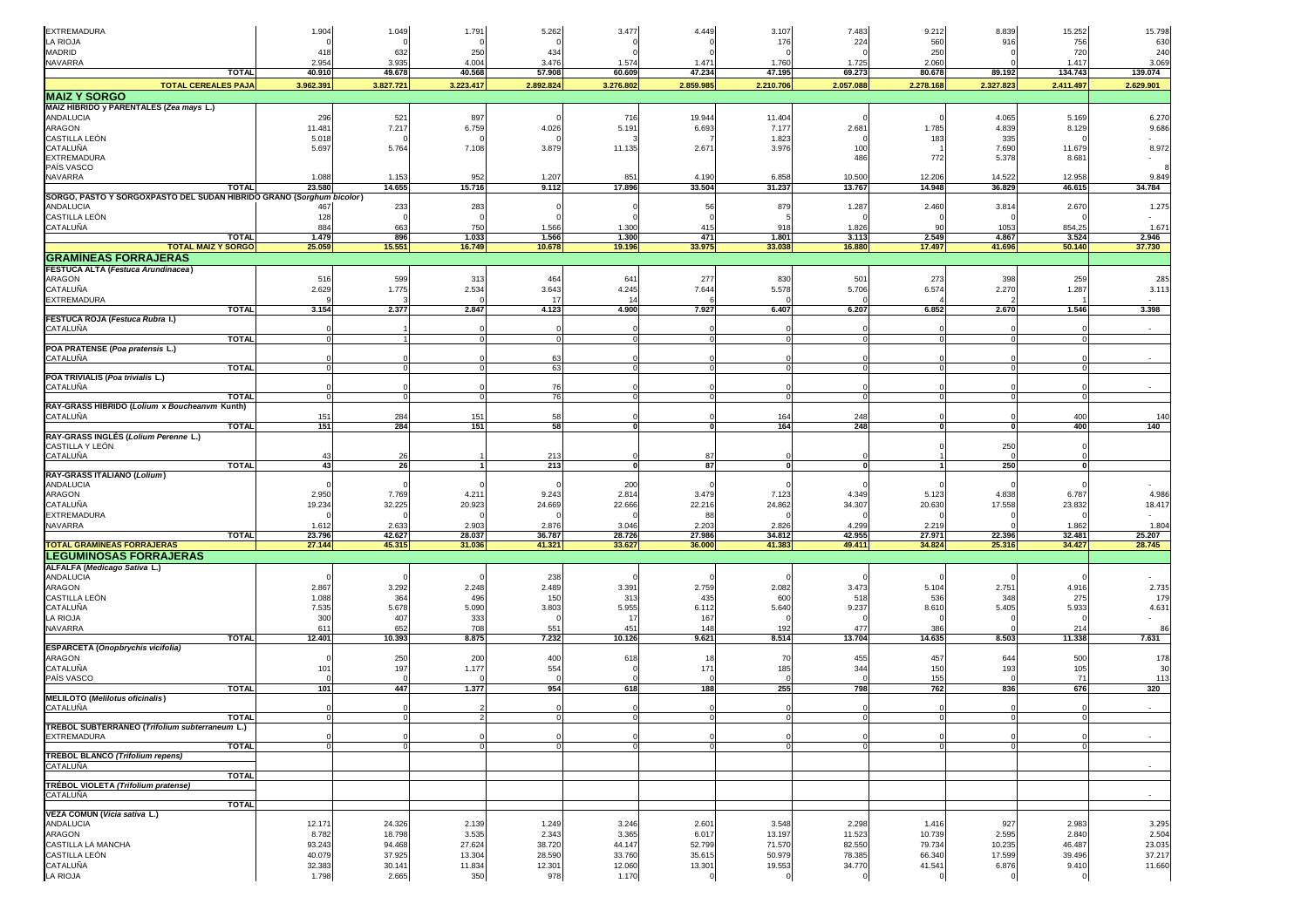| MADRID<br>EXTREMADURA                                                                      |                 | 254              | 277<br>EXTREMADURA |                 |                |                   |                 | 275              |                  |                  |                 | 243                      |
|--------------------------------------------------------------------------------------------|-----------------|------------------|--------------------|-----------------|----------------|-------------------|-----------------|------------------|------------------|------------------|-----------------|--------------------------|
| PAIS VASCO                                                                                 | 399             | 436              |                    |                 |                | 126               | 199             | 11               | 10 <sub>1</sub>  | 4 <sup>c</sup>   |                 | 46                       |
| <b>TOTAL</b>                                                                               | 188.855         | 209.013          | 59.063             | 84.180          | 97.748         | 110.460           | 159.046         | 209.919          | 199.877          | 38.281           | 101.248         | 78.000                   |
| VEZA VELLOSA (Vicia villosa Roth.)<br>ARAGON                                               | 578             | 551              | 575                | 480             | 221            | 400               | 587             | 371              | 974              | 443              | 478             | 823                      |
| CASTILLA LA MANCHA                                                                         |                 |                  |                    | 1.727           |                |                   |                 |                  |                  |                  |                 |                          |
| CASTILLA LEÓN                                                                              | 1.882           | 1.853            | 1.719              |                 | 826            |                   |                 |                  |                  |                  |                 |                          |
| CATALUÑA<br>PAIS VASCO                                                                     |                 |                  |                    |                 |                | 1.564             | 4.074           | 544              | 4.062            | 4.102            | 4.684           | 5.316                    |
| <b>TOTAL</b>                                                                               | 2.460           | 2.404            | 2.294              | 2.215           | 1.046          | 1.964             | 4.661           | 133<br>1.048     | 5.172            | 4.546            | 5.162           | 6.139                    |
| <b>TOTAL LEGUMINOSAS FORRAJERAS</b>                                                        | 203.817         | 222.257          | 71.611             | 94.581          | 109.538        | 122.233           | 172.475         | 225.470          | 220.446          | 52.165           | 118.424         | 92.090                   |
| <b>LEGUMINOSAS GRANO</b>                                                                   |                 |                  |                    |                 |                |                   |                 |                  |                  |                  |                 |                          |
| ALTRAMUZ BLANCO (Lupinus albus L.)                                                         |                 |                  |                    |                 |                |                   |                 |                  |                  |                  |                 |                          |
| <b>EXTREMADURA</b><br><b>TOTAL</b>                                                         | 24<br>24        | -12<br>12        |                    | 15              |                | $\Omega$          | $\mathbf{0}$    |                  |                  | $\mathbf{0}$     | $\mathbf{0}$    | $\overline{2}$           |
| GUISANTE PIENSO (Pisum sativum I. (Partim))                                                |                 |                  |                    |                 |                |                   |                 |                  |                  |                  |                 |                          |
| ANDALUCIA                                                                                  | 4.121           | 2.846            | 4.792              | 6.427           | 4.398          | 744               | 351             | 284              | 122              | 40               | 164             | 1.260                    |
| ARAGON                                                                                     | 2.749           | 4.567            | 3.796              | 9.963           | 3.845          | 6.548             | 7.739           | 12.669           | 19.668           | 16.661           | 15.529          | 26.237                   |
| CASTILLA LA MANCHA<br>CASTILLA LEÓN                                                        | 20.087          | 22.780           | 15.837             | 8.973           | 6.310          | 8.354             | 7.464           | 12.41            | 7.857            | 5.704            | 7.229           | 9.144                    |
| CATALUÑA                                                                                   | 12.028<br>9.518 | 14.888<br>12.551 | 17.264<br>10.807   | 19.258<br>6.642 | 8.433<br>3.694 | 10.590<br>2.569   | 8.481<br>16.455 | 10.541<br>15.416 | 10.173<br>16.973 | 12.227<br>15.406 | 4.479<br>23.234 | 18.071<br>22.740         |
| <b>EXTREMADURA</b>                                                                         | 1.536           | 1.626            | 1.323              |                 |                |                   |                 |                  |                  | 439              | 497             | 1.433                    |
| LA RIOJA                                                                                   | 399             | 348              | 356                |                 | -74            |                   |                 |                  |                  |                  |                 |                          |
| MADRID                                                                                     | 618             | 1.634            | 669                | 213             |                |                   |                 | 315              |                  |                  |                 |                          |
| <b>NAVARRA</b>                                                                             | 3.338           | 4.805            | 3.817              | 3.466           | 2.653          | 266               | 77              | 487              | 3.122<br>47      | 1.574            | 1.808           | 1.329                    |
| PAIS VASCO<br><b>TOTAL</b>                                                                 | 3.414<br>57.808 | 4.790<br>70.835  | 2.170<br>60.831    | 5.320<br>60.261 | 749<br>30.156  | 94<br>29.165      | 250<br>40.816   | 755<br>52.879    | 57.962           | 415<br>52.466    | 176<br>53.114   | 240<br>80.455            |
| HABONCILLO (Vicia faba L. (Partim))                                                        |                 |                  |                    |                 |                |                   |                 |                  |                  |                  |                 |                          |
| ANDALUCIA                                                                                  | 701             | 843              | 2.993              | 217             |                | 353               | 220             | 84               | 240              | 164              | 72              | 248                      |
| <b>ARAGON</b>                                                                              |                 |                  |                    |                 | 35             |                   |                 |                  |                  |                  |                 |                          |
| CASTILLA LA MANCHA<br>CATALUÑA                                                             | 1.388           | 1.670<br>444     | 130<br>173         | 161<br>428      | 88             | 36                | <b>Q</b>        | 613              | 147              | 116              | 90              |                          |
| <b>EXTREMADURA</b>                                                                         | 2.210           | 1.732            | 2.466              | 2.214           | 944            | 664               |                 |                  |                  |                  |                 | 1.320                    |
| PAIS VASCO                                                                                 |                 |                  |                    |                 |                |                   |                 | 79               |                  | 263              | 176             | 986                      |
| <b>TOTAL</b>                                                                               | 4.300           | 4.689            | 5.762              | 3.020           | 1.067          | 1.053             | 317             | 1.532            | 387              | 543              | 338             | 2.555                    |
| YEROS (Vicia ervilia L.)                                                                   |                 |                  |                    |                 |                |                   |                 |                  |                  |                  |                 |                          |
| ARAGON<br>CASTILLA LA MANCHA                                                               | 128<br>2.833    | 11<br>1.296      | 1.180              | 390             | 1.086          | 471               | 1.156           | 686              | 743              | 1.123            | 541             | 1.566                    |
| CATALUÑA                                                                                   |                 |                  |                    | 17              |                |                   |                 | $\overline{1}$   | 85               |                  |                 |                          |
| <b>TOTAL</b>                                                                               | 2.969           | 1.307            | 1.180              | 407             | 1.086          | 471               | 1.156           | 696              | 828              | 1.123            | 541             | 1.566                    |
| <b>TOTAL LEGUMINOSAS DE GRANO</b>                                                          | 65.101          | 76.843           | 67.773             | 63.703          | 32.310         | 30.690            | 42.288          | 55.107           | 59.177           | 54.132           | 53.993          | 84.577                   |
| <b>OTRAS FORRAJERAS</b><br><b>MEZCLAS FORRAJERAS Y CESPED</b>                              |                 |                  |                    |                 |                |                   |                 |                  |                  |                  |                 |                          |
| CATALUÑA                                                                                   |                 |                  |                    | 944             |                |                   |                 |                  |                  |                  |                 |                          |
| COMUNIDAD VALENCIANA                                                                       |                 |                  |                    |                 | 400            |                   |                 |                  |                  |                  |                 |                          |
| <b>NAVARRA</b>                                                                             |                 |                  |                    |                 |                | 3.099             | 4.713           | 3.508            | 5.948            | 983              |                 |                          |
| PAIS VASCO<br><b>TOTAL</b>                                                                 |                 |                  |                    | 944             | 400            | 3.577<br>6.676    | 3.964<br>8.676  | 2.951<br>6.459   | 5.948            | 983              |                 | $\overline{\phantom{a}}$ |
| NABO FORRAJERO (Brassica napus L. var Nopobrassica RCHB)                                   |                 |                  |                    |                 |                |                   |                 |                  |                  |                  |                 |                          |
| ARAGON                                                                                     |                 |                  | 331                | 166             |                | 90                | 216             |                  |                  |                  | 331             |                          |
| CATALUÑA                                                                                   | 20              |                  |                    | 975             |                | 120               | 400             |                  |                  |                  |                 |                          |
| <b>TOTAL</b><br>REMOLACHA FORRAJERA (Beta vulgaris L.)                                     | 20              |                  | 336                | 1.141           |                | 210               | 616             |                  |                  |                  | 331             | $\sim$                   |
| CATALUÑA                                                                                   |                 | 67               | 18                 |                 |                |                   |                 |                  |                  |                  |                 |                          |
| <b>TOTAL</b>                                                                               |                 | 67               | 18                 |                 |                |                   |                 |                  |                  |                  | $\Omega$        | $\sim$                   |
| <b>TOTAL OTRAS FORRAJERAS</b>                                                              | 20              | 67               | 354                | 2.085           | 400            | 6.886             | 9.292           | 6.459            | 5.948            | 983              | 335             | $\sim$                   |
| <b>LEGUMINOSAS CONSUMO HUMANO</b>                                                          |                 |                  |                    |                 |                |                   |                 |                  |                  |                  |                 |                          |
| GARBANZO (Cicer arientinum L.)<br>ANDALUCIA                                                | 1.281           | 1.260            | 823                | 1.567           | 1.069          | 240               | 217             |                  | 159              | 339              | 884             | 1.969                    |
| CASTILLA LA MANCHA                                                                         | 609             | 692              |                    | 581             | 229            | 192               | 291             | 888              | 392              | 300              | 182             | 303                      |
| CASTILLA Y LEON                                                                            |                 |                  |                    |                 |                |                   | 10              | 27               | $\Delta$         | 688              | 394             | 1.114                    |
| CATALUÑA<br><b>EXTREMADURA</b>                                                             | 129             | 29               | 530                | 90<br>84        | 224            | 151               | 55              | з                | 100              | 31               | 125             | 106                      |
| MADRID                                                                                     |                 |                  | -36                |                 |                |                   |                 |                  |                  |                  |                 |                          |
| <b>TOTAL</b>                                                                               | 2.019           | 1.981            | 1.396              | 2.322           | 1.522          | 583               | 572             | 947              | 699              | 1.358            | 1.584           | 3.492                    |
| <b>LENTEJA (Lens culinaris Medik.)</b>                                                     |                 |                  |                    |                 |                |                   |                 |                  |                  |                  |                 |                          |
| CASTILLA LA MANCHA<br>CASTILLA LEÓN                                                        | 522<br>16       | 42<br>71         | 56                 | 436             | 21<br>184      | 184               | 69              | 236              | 778              | 361              | 208             | 452                      |
| IOIAL                                                                                      | 538             | 113              | -64                | 436             | 204            | 184               | 69              | 236              | 778              | 361              | 208             | 452                      |
| <b>TOTAL LEGUMINOSAS CONSUMO HUMANO</b>                                                    | 2.557           | 2.094            | 1.460              | 2.757           | 1.726          | 767               | 641             | 1.183            | 1.477            | 1.719            | 1.792           | 3.944                    |
| <b>HORTICOLAS</b>                                                                          |                 |                  |                    |                 |                |                   |                 |                  |                  |                  |                 |                          |
| <b>ANDALUCIA</b>                                                                           |                 |                  |                    |                 |                |                   |                 |                  |                  |                  |                 |                          |
|                                                                                            |                 |                  |                    |                 |                |                   |                 |                  |                  |                  |                 |                          |
|                                                                                            | 21              | 11               | 23                 | 28              |                | 21                | 97              | 161              |                  | 453              |                 |                          |
|                                                                                            |                 |                  |                    |                 |                |                   |                 |                  |                  |                  |                 |                          |
|                                                                                            |                 |                  |                    |                 |                |                   |                 |                  |                  |                  |                 |                          |
|                                                                                            | 2.829           | 11.011           | 6.061              | 3.700           |                | 704               |                 | 130              |                  | 218              |                 | 490                      |
| ARAGON<br><b>ASTURIAS</b><br>CASTILLA LA MANCHA<br>CASTILLA LEÓN<br>CATALUÑA<br>PAIS VASCO | $\Omega$        |                  |                    |                 |                | $\epsilon$        |                 | $\Omega$         | 128              | $\Omega$         | 23              | 65                       |
| <b>TOTAL HORTÍCOLAS</b>                                                                    | 2.861           | 11.024           | 6.091              | 3.728           |                | 725               | 98              | 291              | 128              | 671              | 23              | 555                      |
| <b>OLEAGINOSAS</b>                                                                         |                 |                  |                    |                 |                |                   |                 |                  |                  |                  |                 |                          |
| <b>CARTAMO</b><br>ANDALUCIA                                                                |                 |                  |                    |                 |                |                   |                 | 82               | 150              | 60               |                 |                          |
| CASTILLA LA MANCHA<br><b>TOTAL</b>                                                         | $\mathbf{0}$    | 0                | 0                  | $\mathbf{0}$    | 0              | C<br>$\mathbf{0}$ | 0               | 82               | 150              | 384<br>444       | 250<br>250      | 292<br>292               |